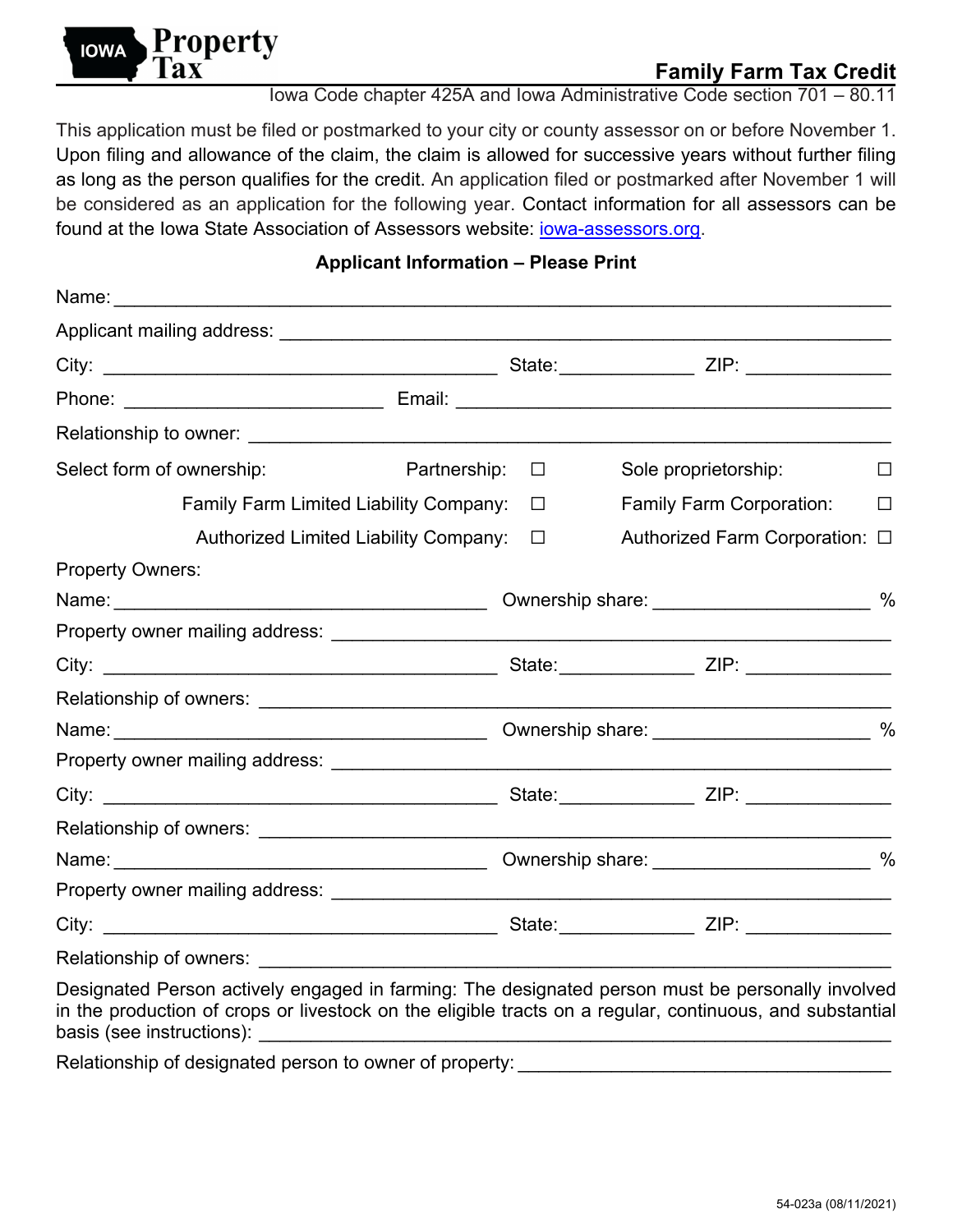## **Family Farm Tax Credit page 2**

| Is the tract leased or rented under a cash or crop share agreement?                                                                                                                              |                          |                                      | Yes $\Box$                                                                                                     | No <sub>1</sub> |
|--------------------------------------------------------------------------------------------------------------------------------------------------------------------------------------------------|--------------------------|--------------------------------------|----------------------------------------------------------------------------------------------------------------|-----------------|
| If leased, what is the relationship of the lessee to the owner of the tract? ________________________________                                                                                    |                          |                                      |                                                                                                                |                 |
|                                                                                                                                                                                                  |                          |                                      |                                                                                                                |                 |
|                                                                                                                                                                                                  |                          |                                      |                                                                                                                |                 |
|                                                                                                                                                                                                  |                          |                                      |                                                                                                                |                 |
|                                                                                                                                                                                                  |                          |                                      |                                                                                                                |                 |
|                                                                                                                                                                                                  |                          |                                      |                                                                                                                |                 |
|                                                                                                                                                                                                  |                          |                                      |                                                                                                                |                 |
|                                                                                                                                                                                                  |                          |                                      |                                                                                                                |                 |
|                                                                                                                                                                                                  |                          |                                      |                                                                                                                |                 |
|                                                                                                                                                                                                  |                          |                                      |                                                                                                                |                 |
|                                                                                                                                                                                                  |                          |                                      |                                                                                                                |                 |
| Attach additional pages if necessary.                                                                                                                                                            |                          |                                      |                                                                                                                |                 |
| All of the above parcels are eligible tracts of agricultural land as described in Iowa Code section<br>425A.2(5). Yes $\Box$ No $\Box$                                                           |                          |                                      |                                                                                                                |                 |
| I, the undersigned, declare under penalties of perjury or false certificate, that I have examined this<br>claim, and, to the best of my knowledge and belief, it is true, correct, and complete. |                          |                                      |                                                                                                                |                 |
| Applicant signature:                                                                                                                                                                             |                          | Date:                                |                                                                                                                |                 |
| the control of the control of the control of the control of the control of                                                                                                                       | <b>ASSESSOR USE ONLY</b> |                                      |                                                                                                                |                 |
|                                                                                                                                                                                                  |                          |                                      |                                                                                                                |                 |
| I recommend that the application be: $\Box$ Allowed: $\Box$                                                                                                                                      |                          | Disallowed: □                        |                                                                                                                |                 |
|                                                                                                                                                                                                  |                          |                                      |                                                                                                                |                 |
|                                                                                                                                                                                                  |                          | <b>BOARD OF SUPERVISORS USE ONLY</b> |                                                                                                                |                 |
|                                                                                                                                                                                                  |                          |                                      |                                                                                                                |                 |
| <b>Board of Supervisors:</b><br>The claim is: $\Box$ Disallowed: $\Box$                                                                                                                          |                          |                                      |                                                                                                                |                 |
|                                                                                                                                                                                                  |                          |                                      | Date: 2008. 2008. 2010. 2010. 2010. 2010. 2010. 2010. 2010. 2011. 2012. 2012. 2013. 2014. 2014. 2015. 2016. 20 |                 |
|                                                                                                                                                                                                  |                          |                                      |                                                                                                                |                 |